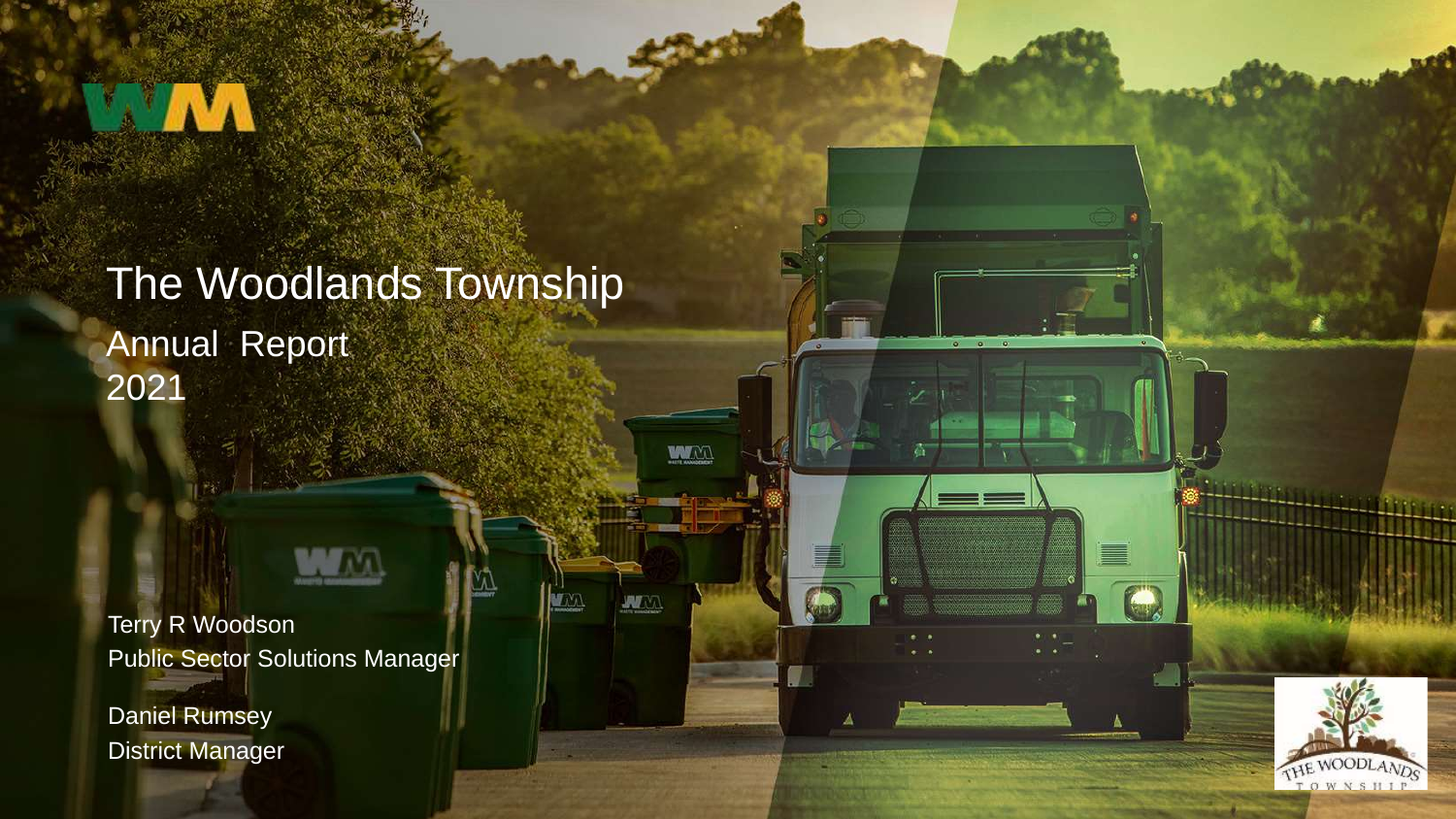

#### **Table of Contents**



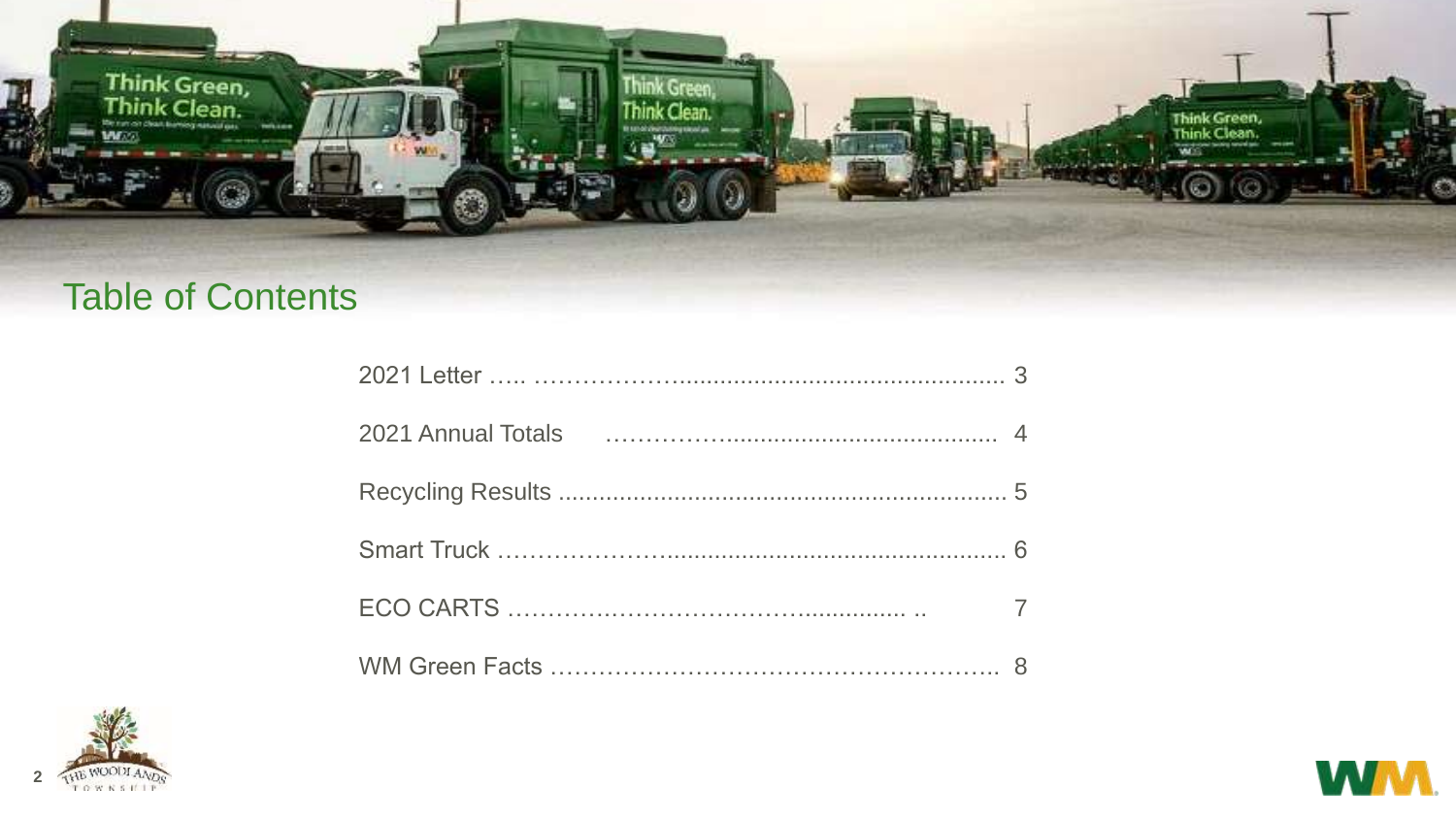#### The Woodlands Township, Texas

#### Dear Board and Staff

WM is proud to be The Woodland's preferred environmental services partner, provides Waste and Recycling collection for Residential customers in The Woodlands Township.

In 2021 WM provided curbside waste, recycling, bulk and green waste collection to **35,558**. homes each week. Our various residential services performed by our collection team delivers 5,542,776 personal touches in 2021 to The Woodlands Township residents.

In 2021 it was a busy cleanup year due the February freeze and snow, WM delivered 36,000 extra service tags. This is the highest number of Pink Tags delivered to date..

The future is bright for The Woodlands Township and WM.

Sincerely, Terry R Woodson Public Sector Solutions Manager



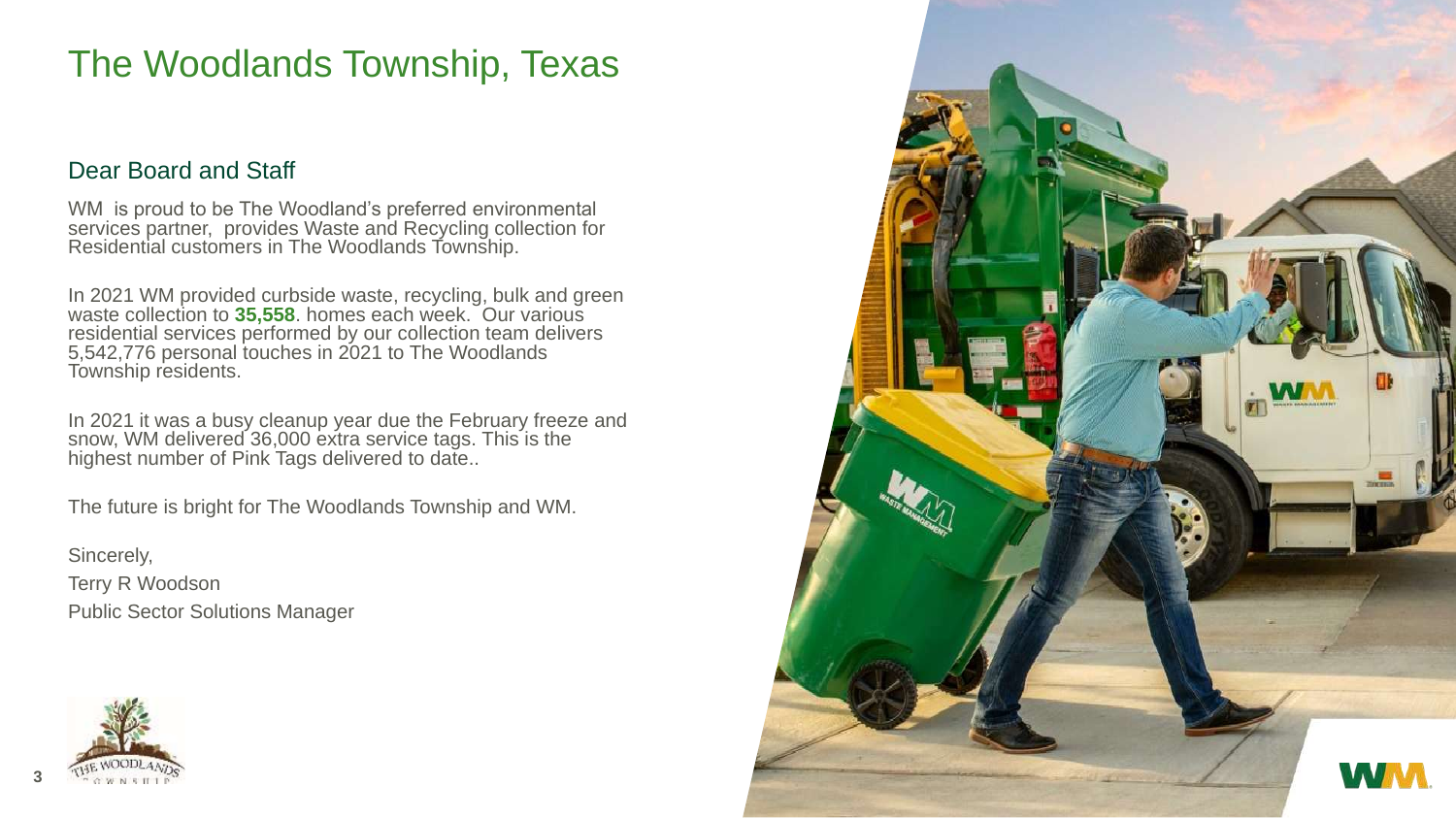### Residential Collection Services

The following report includes information on the tons of residential material collected in The Woodlands Township, as well as the Diversion rate.

| <b>Education Funds 1%</b>         | \$72,094.87 |
|-----------------------------------|-------------|
| <b>2021 Diversion Rate</b>        | 29%         |
| 2021 Total Tons                   | 46,657      |
| 2021 Yard Waste Tons              | 2,415       |
| 2021 Recycling Drop off Site tons | 282         |
| 2021 Recycling Tons               | 10,851      |
| 2021 Solid Waste Tons             | 33,129      |



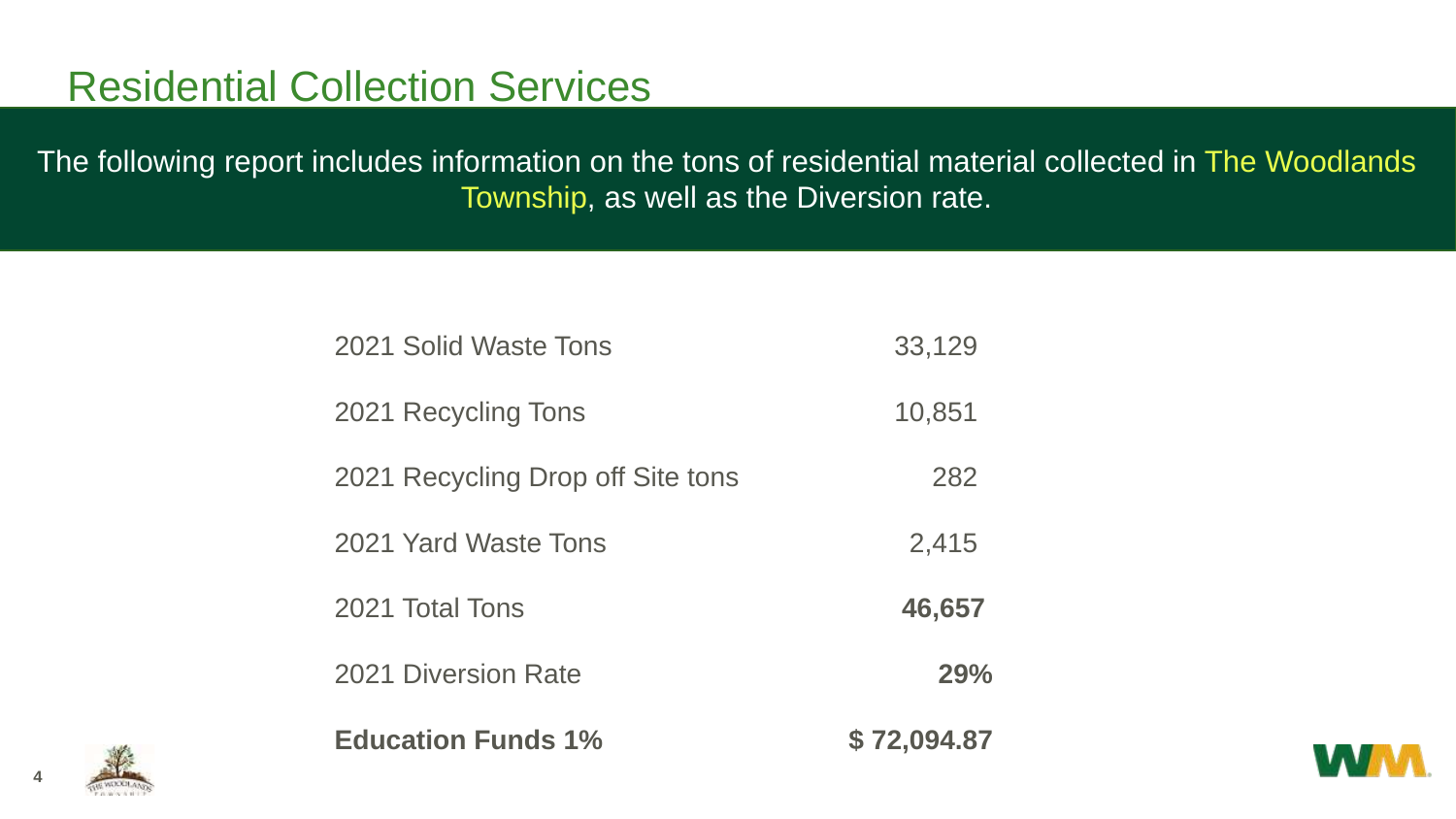# Records the residents of The Woodlands MADE in 2021

The following report includes information on the number of residential customers in The Woodlands Township, and participation in all the services available to all residential customers.

Recycling Community Wide Results!

The average participation over 2021 was 93% of the residents recycle from their homes.

Recycling audits show the education programs are working. As a result the December 2021, contamination rate dropped below 20%



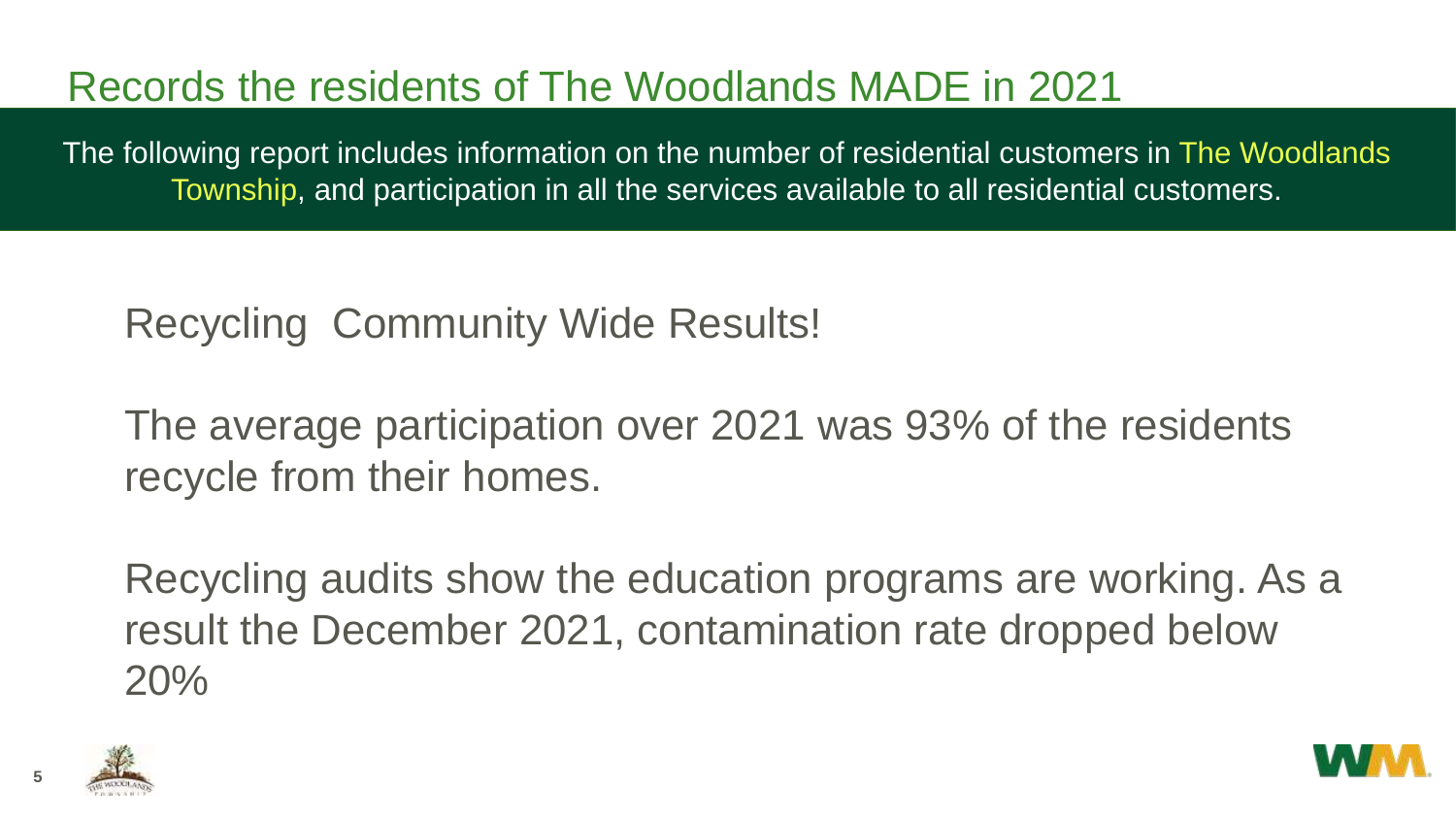# The FUTURE is Bright for The Woodlands

Waste Management is committed to ensuring we continue strive to constantly improve our services for the residents of The Woodlands. WM Smart Truck!

WM is always working for a sustainable tomorrow. The latest in these efforts is our WM Smart Truck<sup>SM</sup> program, which pairs innovative technology with strategic, targeted education to influence wasterelated behaviors, making residential collection in The Woodlands Township smarter, safer, and more efficient.



*Our proprietary Smart Truck*℠ *technology captures video and photo of every collection.*



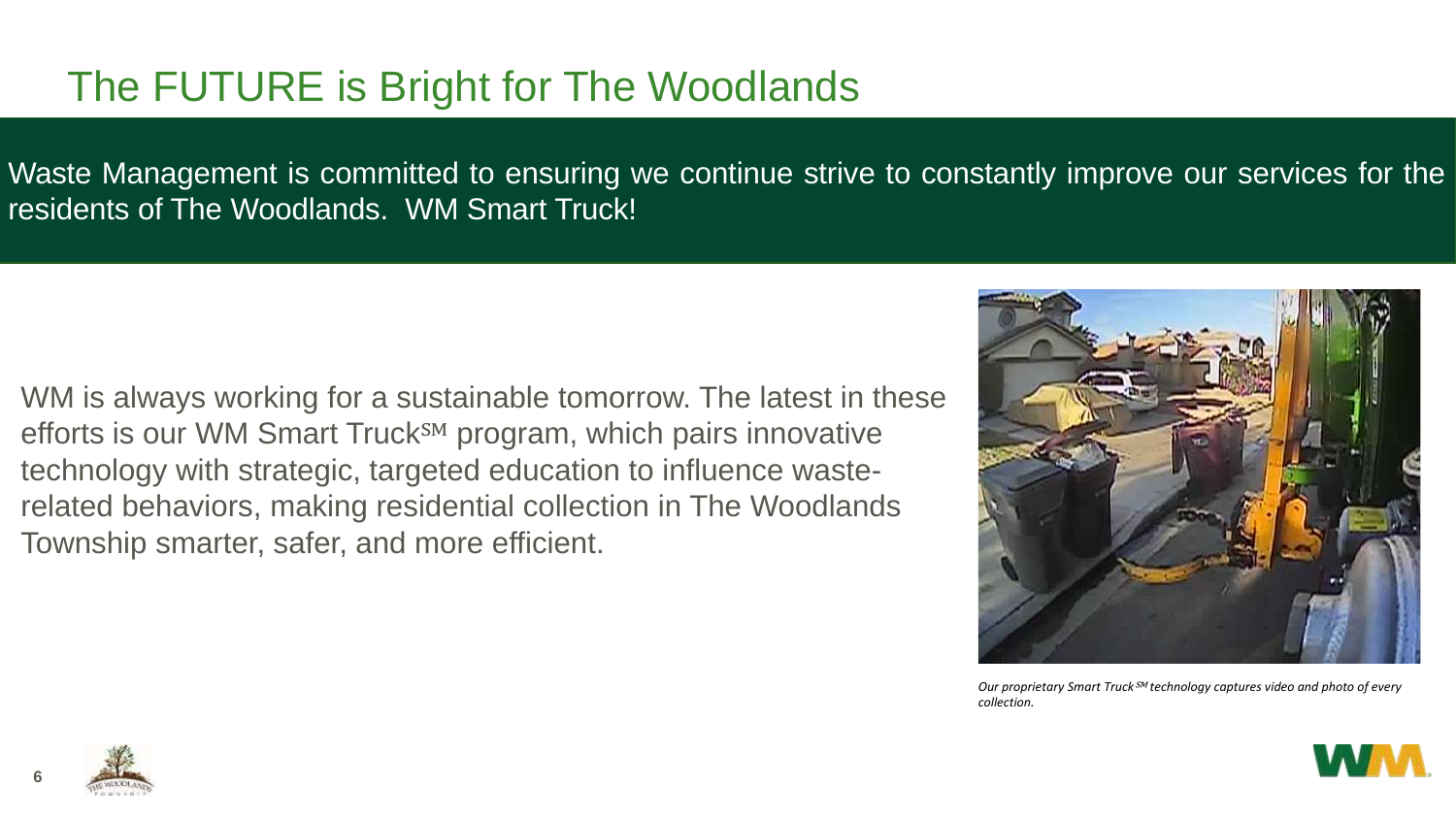# ECO CARTS coming to town

The residents of The Woodlands are provided with one recycling and one trash cart per household. The Township works with Waste Management to assist residents with deliveries, removals, repairs and swaps as needed.

WM is doing more than just talking about recycling, Our vendor Cascade has introduced an ECO CART! And will be introduced into the WM inventory when needed



Using a closed-loop system, we pull hard-to-recycle plastic right out of your recycling program—and put it into our EcoCart®. It delivers the same durability, shape, and performance you expect from every Cascade Cart, with an earth-friendly exception: it's the first cart that's ever been manufactured with residential bulky rigid plastics collected curbside. Cascade manufactures the EcoCart with up to 50% PCR, based on color.